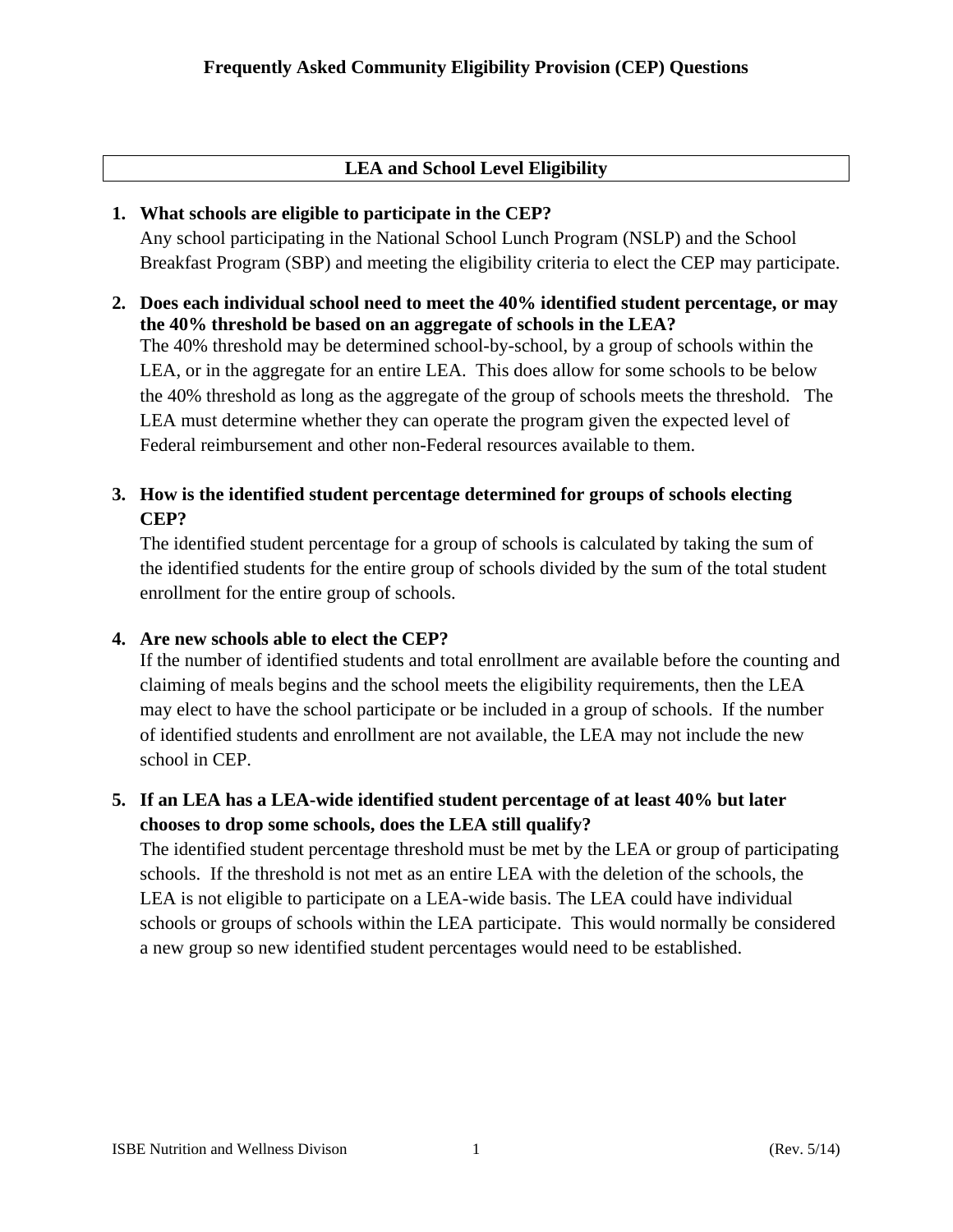# **6. When is an LEA permitted to drop CEP?**

An LEA may decide not to elect the CEP or to stop utilizing the CEP at any time as long as the State is notified by June  $30<sup>th</sup>$  of the current school year. Since the new percentage of identified students must be established before April  $1<sup>st</sup>$  of the prior year, LEAs will have time to decide if continuing the CEP will be advantageous for the next year. LEAs electing to stop the CEP must be prepared to return to their normal application and counting and claiming procedures.

- **7. Can schools be randomly grouped together to become eligible for the CEP?** Yes, as long as the schools are in the same LEA.
- **8. Are LEAs with schools currently operating Provision 2/3 in a NON BASE year permitted to elect the CEP?**

Provision 2 and Provision 3 schools would be required to obtain identified student percentages reflective of April  $1<sup>st</sup>$  of the prior school year to participate in CEP. If the LEA determines that the identified student percentage meets eligibility requirements for these schools, they may participate.

**9. Are schools/LEAs participating in the CEP allowed to participate in the Demonstration Project to Evaluate Direct Certification with Medicaid?** 

Yes, schools/LEAs participating in the CEP can participate in the Demonstration Project to Evaluate Direct Certification with Medicaid. The students identified through Medicaid with an income meeting the 133% threshold in the definition of identified students would be considered part of the identified student percentage.

# **Identified Student Percentage Determination**

### **10. Who are the identified students?**

The identified students are the number of students approved as eligible for free meals and are not subject to verification. This definition includes students directly certified through SNAP, TANF, and FDPIR participation as well as homeless students on the liaison list, Head Start, pre-K Even Start, migrant youth, runaways, and non-applicants approved by local officials identified through means other than an application. Foster children certified through means other than an application are also included as well as students certified for free meals based on a letter provided by the household from the SNAP agency. Students who are categorically eligible based on information, such as a case number, submitted through a free and reduced price application are NOT included.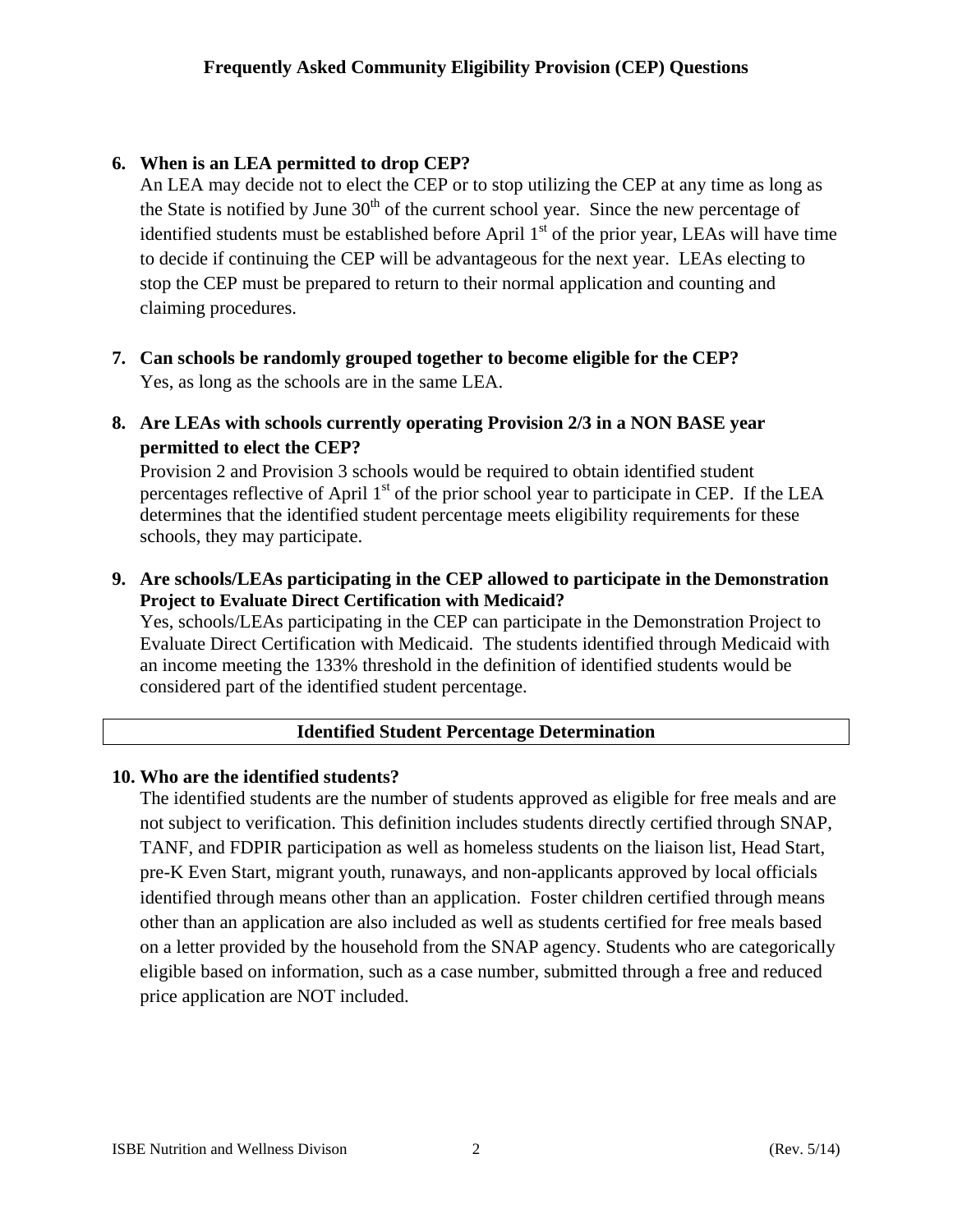## **11. What number should be used as the total enrollment for determining the percentage of identified students?**

For purposes of calculating the identified student percentage, *Enrolled students* means students who are enrolled in and attending schools participating in the community eligibility provision and who have access to at least one meal service (SBP or NSLP) daily. The identified student percentage must be representative of the number of identified students and the student enrollment as of April 1of the prior year. Please note that the number of students enrolled should reflect all those students with access to the NSLP or SBP and not just those students participating in the programs.

### **12. When does the identified student percentage have to be drawn in relation to April 1st?**  The law states that the identified student percentage must be established using the number of identified students and total students enrolled with access to the NSLP or SBP as of April 1<sup>st</sup> of the prior year. The identified student percentage must therefore be representative of the identified students and the student enrollment on April 1. Due to variations in the point in time for monthly updates in State and local systems, updates could be done before or after April 1 to account for differences in operational procedures, but the data would have to be representative of this date. Since regulations regarding direct certification at 245.6(b)(3)(ii) require direct certification matches with SNAP to be run three times each year the timing of one of these matches can easily be planned to represent April 1.

# **13. How should we round when determining the identified student percentage**? When determining the percentage of identified students you should NOT round. The percentage must be at least 40% to be eligible. A percentage of 39.98% does NOT meet the threshold.

# **Non-Federal Sources**

# **14. What may be counted as "funding from non-Federal sources"?**

Any funds other than Federal reimbursement available to the nonprofit school food service account may be used. Please note that, similar to Provision 2 and 3, the use of non-Federal funds is only necessary if the total amount of Federal reimbursement through the CEP does not cover the costs of serving free meals to all students.

Examples of non-Federal sources include, but are not limited to: any portion of State revenue matching funds that exceeds the minimum requirement established in 7 CFR Part 210.17, profits from a la carte sales, cash donations, and in-kind contribution funds from outside sources such as volunteer services.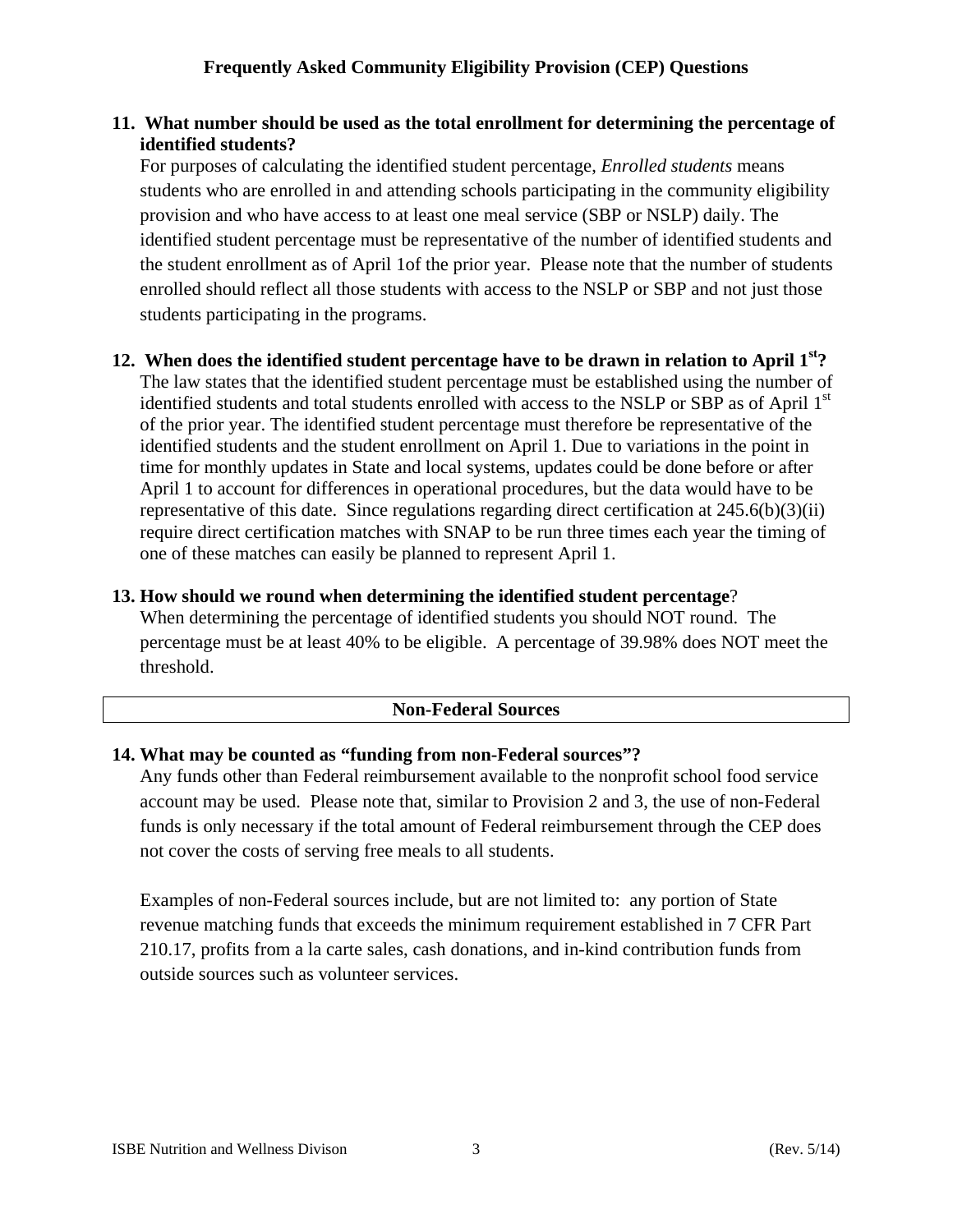### **Reimbursements**

## **15. How are breakfast and lunch reimbursed through the CEP?**

The identified student percentage is used to determine reimbursements for both breakfast and lunch. This percentage multiplied by 1.6 is the free claiming percentage. The free claiming percentage is applied to the total number of breakfasts and the total number of lunches served to determine how many breakfasts and lunches are claimed at the free rate. The remaining meals are reimbursed at the paid rate.

### **16. Are schools electing the CEP able to receive the extra 2 cents lunch reimbursement and severe need breakfast reimbursements?**

Yes. CEP schools will be reimbursed at their usual reimbursement rates, including the 2 cent lunch differential and severe need breakfast rates, if applicable. Also, if the schools have been certified for the additional six cents, they would receive that additional reimbursement.

## **17. Will the 1.6 multiplier change?**

The law states that the multiplier is 1.6 through school year (SY) 2013-2014 (July 1, 2013 through June 30, 2014). After that time, FNS is permitted to change the multiplier to a number between 1.3 and 1.6. If the multiplier is changed, schools electing the CEP will keep the same multiplier for their entire four-year cycle and do not have to implement changes to the multiplier until their next cycle if the CEP is elected again. FNS will not be making a change to the multiplier for SY 2014-2015. Any change to the multiplier factor would be communicated in advance of implementation, through the *Federal Register*.

### **18. How will area eligibility percentages be determined for CEP schools?**

Since the 1.6 multiplier is intended to provide an estimate of the total number of students eligible for free and reduced price meals in eligible schools, the product of the identified student percentage multiplied by 1.6 will be used for area eligibility purposes. Schools in LEAs electing the CEP for the entire LEA or as part of a group of schools electing the CEP with a shared identified student percentage must still use the individual school CEP percentage. These percentages can be used for determining area eligibility in the Summer Food Service Program, Seamless Summer, Child and Adult Care Food Program (CACFP) atrisk afterschool snacks, CACFP tiering, and afterschool snacks through the NSLP.

# **19. How are Fresh Fruit and Vegetable Program (FFVP) award determinations made for CEP schools?**

Since the 1.6 multiplier is intended to provide an estimate of the total number of students eligible for free and reduced price meals in eligible schools, the product of the identified student percentage multiplied by 1.6 will be used for the purposes of awarding FFVP funds. Schools in LEAs electing the CEP for the entire LEA or as part of a group of schools electing the CEP with a shared identified student percentage must still use the individual school CEP percentage for purposes of awarding FFVP funds.